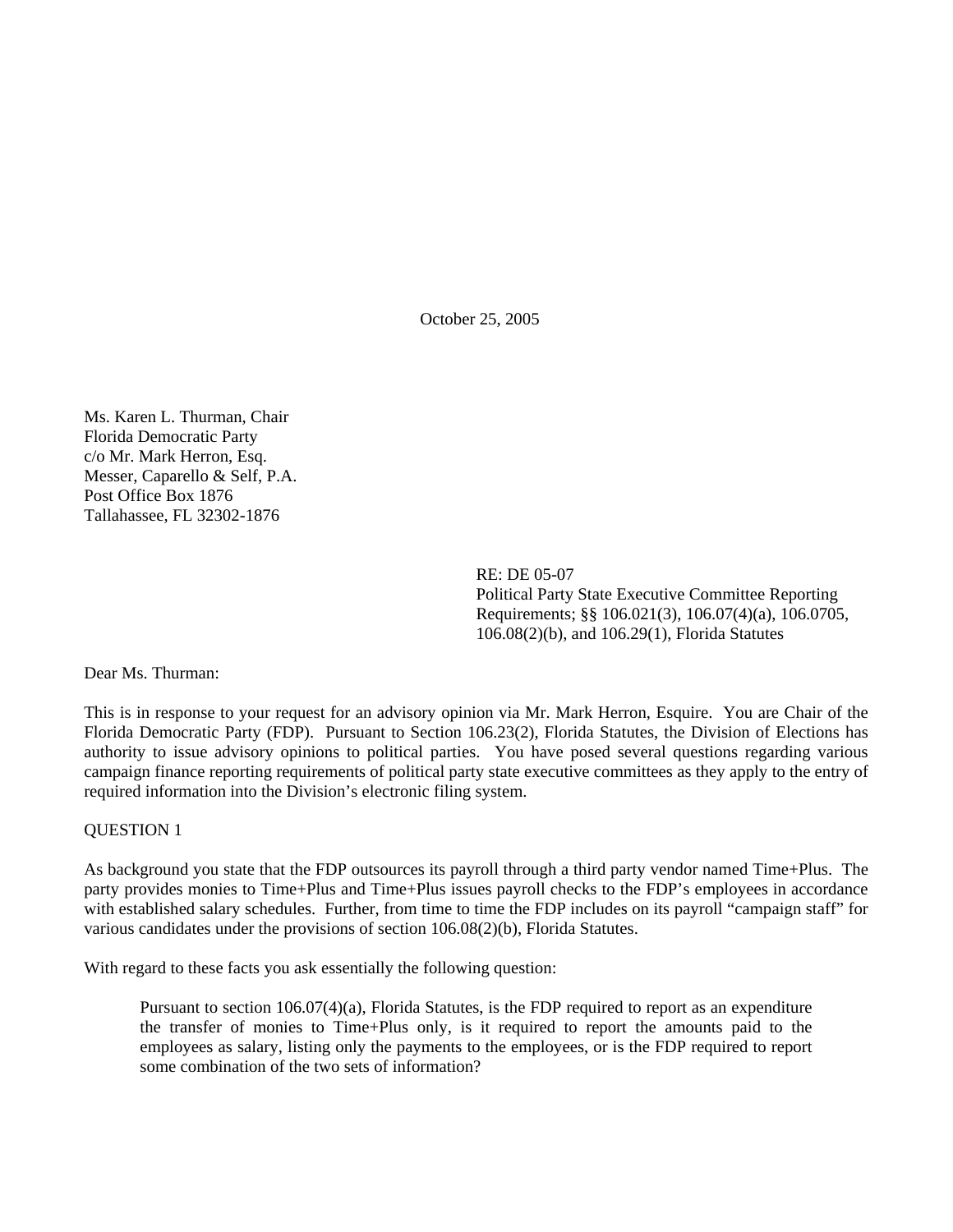Ms. Karen L. Thurman, Chair Florida Democratic Party Page 2 of 6

The answer to your question is that the FDP is required to report a combination of the two sets of information. The payment to Time+Plus should be reported as an expenditure and the individual amounts paid to employees must also be itemized in the "Other Distributions" detail record of the report pursuant to sections 106.07(4)(a)7. and 106.08(2)(b), Florida Statutes.

As you note in your letter, pursuant to section 106.29(1), Florida Statutes, the state executive committee of each political party regulated by Chapter 103, Florida Statutes, is required to "file regular reports of all contributions received and all expenditures made by such committee" and "[s]uch reports shall contain the same information as do reports required of candidates by s. 106.07…."

Section 106.07(4)(a), Florida Statutes, states in pertinent part as follows:

 $(4)(a)$  Each report required by this section shall contain: ...

6. The full name and address of each person to whom expenditures have been made by or on behalf of the committee or candidate within the reporting period; the amount, date, and purpose of each such expenditure; and the **name and address of, and office sought by, each candidate on whose behalf such expenditure was made**. However, expenditures made from the petty cash fund provided by s. 106.12 need not be reported individually. …

7. The full name and address of each person to whom an expenditure for personal services, **salary**, or reimbursement for authorized expenses as provided in s. 106.021(3) has been made and which is not otherwise reported, including the amount, date, and purpose of such expenditure. However, expenditures made from the petty cash fund provided for in s. 106.12 need not be reported individually. ..

[Emphasis added.]

Further, section 106.08(2)(b), Florida Statutes, provides that certain expenditures by the party on behalf of candidates, including costs for campaign staff, are nonallocable in-kind contributions. This section specifically provides that "nonallocable, in-kind contributions must be reported by the candidate under s. 106.07 and by the political party under s. 106.29."

Therefore, the FDP would report as an expenditure the payment to Time+Plus and list "payroll" as the primary purpose for the expenditure. Additionally, the FDP is required to report the individual amounts paid to the various employees on the "Other Distributions" detail record of the report, specifically indicating which payments were in-kind contributions to candidates by identifying the candidate receiving the benefit. For example, in the "Other Distributions" detail, you would list the name and address of the person who received the payment from Time+Plus, along with the amount of the payment. Under "Purpose" you would list "staff" and if the person is being paid on behalf of a candidate, you would indicate the name and office sought of the candidate. The Division acknowledges that the 40-character limitation on the various fields of the electronic filing system presents difficulty in entering some of the required detail information. Until the system is modified to increase the character capacity, you should enter the last name of the candidate and use reasonable abbreviations for the office sought by the candidate such as SD35 (Senate District 35). Since there is currently not enough space to enter the candidate's address and this information can be readily obtained from various filing officers' web sites, you are not required to enter the address information until the Division expands the character capability of that field.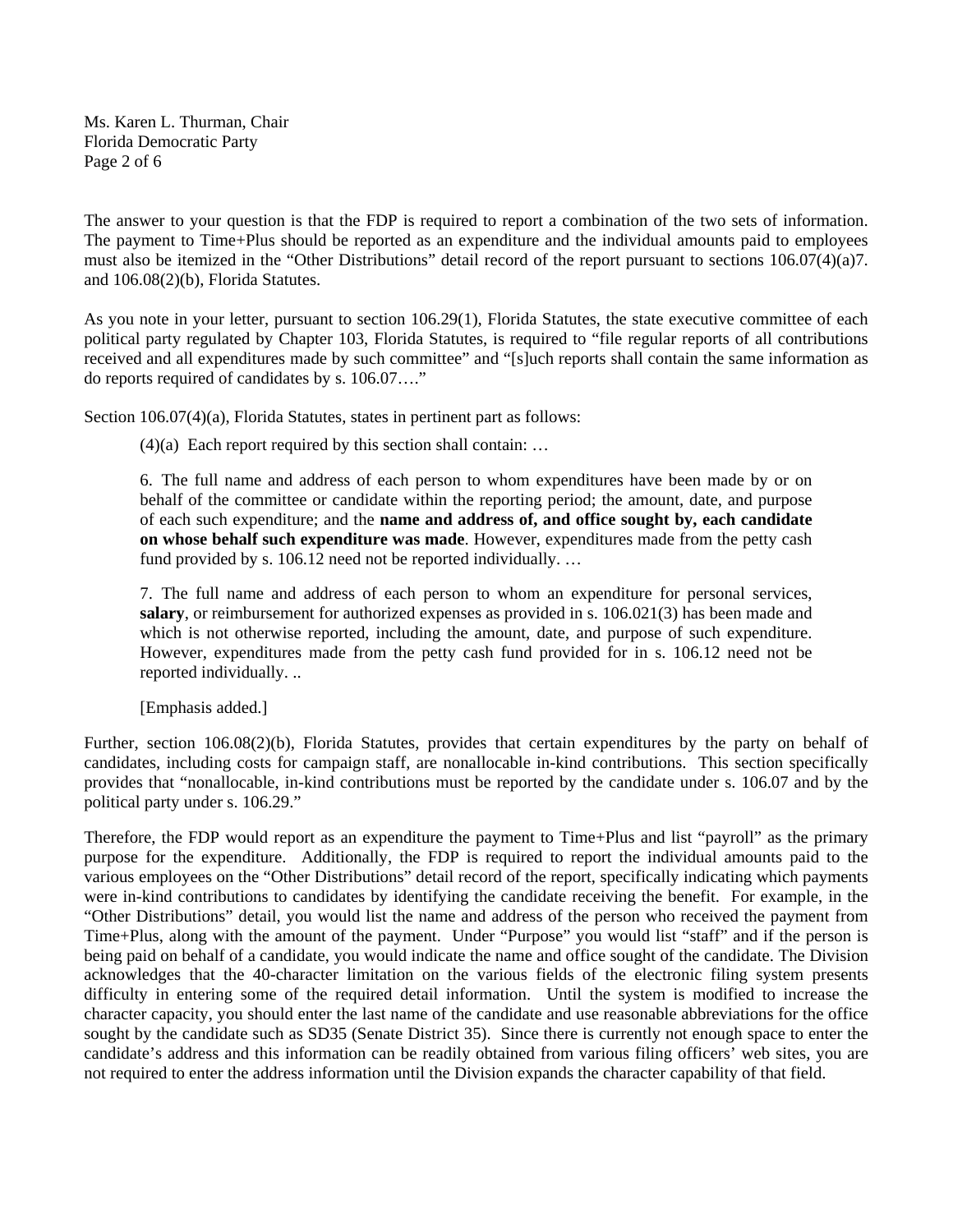Ms. Karen L. Thurman, Chair Florida Democratic Party Page 3 of 6

## QUESTION 2

You state that from time to time the FDP makes payments to credit card companies such as American Express for expenses incurred by officers and employees of the Party.

You ask essentially the following question:

Pursuant to section 106.07(4)(a), Florida Statutes, is the FDP required to report, as an expenditure, the transfer of monies to the credit card company only, is it required to report as an expenditure the amounts paid to the vendors or businesses for which payment is made by the credit card company, or is the FDP required to report some combination of the two sets of information?

In response to your inquiry, you are required to list as an expenditure the amount paid to the credit card company and also report the individual amounts paid to each vendor or business by the credit card company via the "Other Distributions" detail record.

As indicated above, section 106.29(1), Florida Statutes, requires the state executive committee of each political party regulated by chapter 103 to file a quarterly report of all contributions received and all expenditures made by such committee. The report must contain the same information as do reports required by section 106.07, Florida Statutes. As you note in your inquiry, section 106.07(4)(a)11., Florida Statutes, requires the filing of a copy of each itemized credit card statement with the Division of Elections as part of the required report.

Of particular significance to this discussion is the passage of section 106.0705(2)(b), Florida Statutes, which became effective on January 1, 2005, and provides that, "Each…state executive committee that is required to file reports with the division under…s. 106.07, or s. 106.29…must file such reports with the division by means of the division's electronic filing system." Section 106.0705(5), Florida Statutes, provides that filers should be able to do so via the Internet using standard web-browsing software by direct entry or upload into the Division's electronic filing system using campaign finance software certified by the Division. Further, it does not appear from the statutory language that the Legislature intended that filers would be required to purchase or have access to additional equipment or software that would enable them to electronically scan and attach documents to their campaign finance activity reports. Therefore, it is not possible to require that copies of the actual credit card statements be filed electronically as part of the required report by the filer.

Your question deals with how to comply with what initially may appear to be conflicting provisions of section 106.07(4)(a)11. and section 106.0705, Florida Statutes. However, any perceived conflict is ultimately resolved when examining these sections in light of the Legislature's goal and purpose in mandating electronic campaign report filing. Electronic filing allows the public to view the campaign finance information of candidates, committees and political parties without the need to travel to Tallahassee to view those reports or to request copies from our offices. Anyone can access the information through a computer at their public library or at their home. Without the electronic filing of credit card information, an important piece of the required report would be missing from the electronic information readily available to the public.

Current campaign finance software certified by the Division for use by electronic filers under section 106.0705, Florida Statutes, incorporates a functionality which enables users to report the individual charges listed on credit card statements by vendors via the uploading of "Other Distributions" detail records as defined in the Division's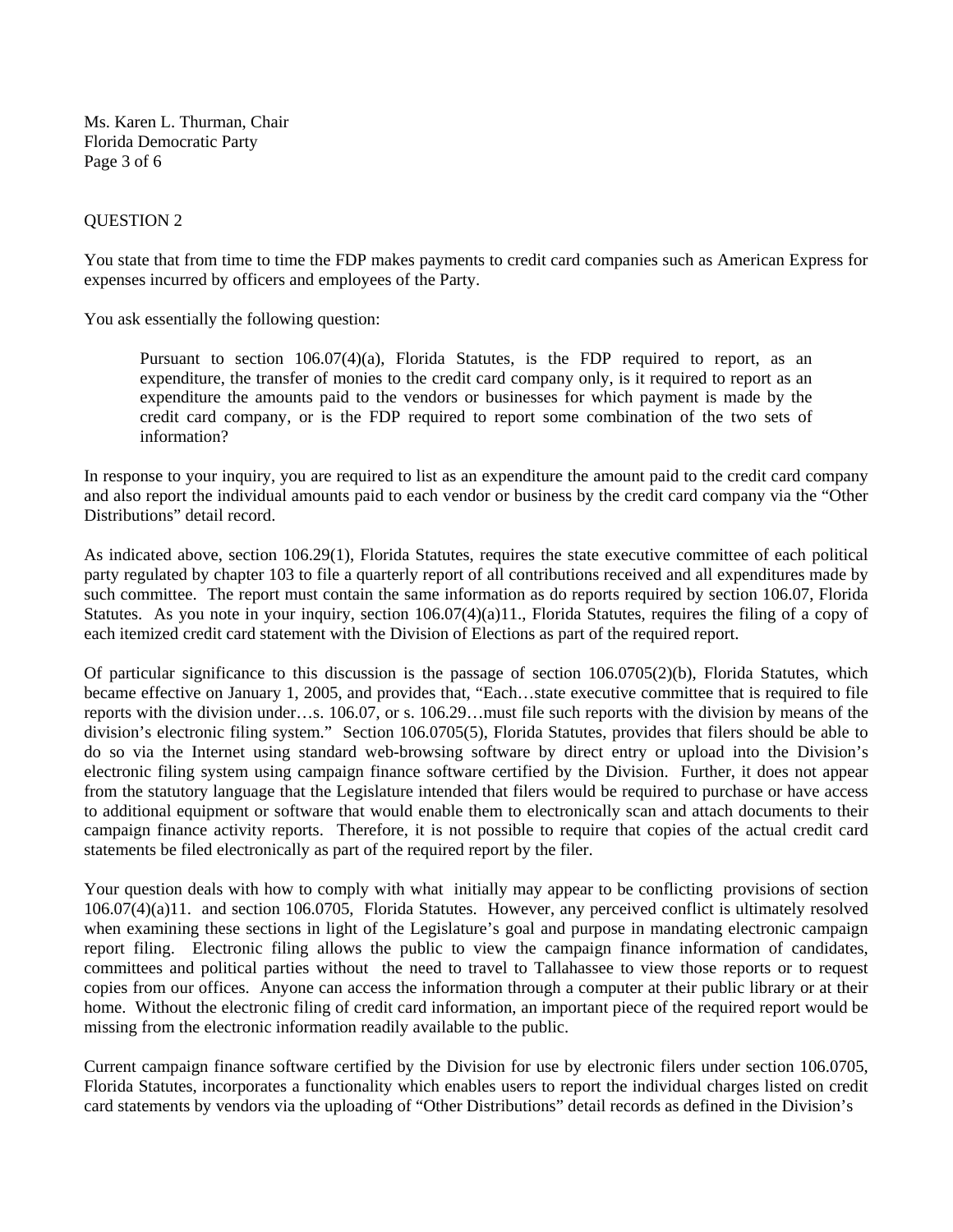Ms. Karen L. Thurman, Chair Florida Democratic Party Page 4 of 6

electronic filing specifications. The "Other Distributions" record contains fields which would link the record to the reported expenditure to the credit card company. In addition to an upload, a system user also has the ability to directly enter this data into the Division's web application. Either method would enable you to electronically file through the system the same data which is currently contained in the credit card statement.

The Legislature's 2005 mandate that all Division filers must utilize the Division's electronic filing system in lieu of paper reports is the latest legislative expression regarding filing of reports with the Division. Given that the electronic filing system provides functionality which can capture and report the same detail as contained in the credit card statement, the Division opines that filers are required to report the information contained in the credit card statement through the electronic filing system, rather than through the filing of paper copies.

Due to a legitimate need for clarification regarding electronic filing requirements and the lack of previous guidance provided to filers on how to comply with section 106.07(4)(a)11., Florida Statutes, the Division will accept paper copies of credit card statements in lieu of the electronic filing of the detailed credit card statement data for Quarter 1 (Q1), Quarter 2 (Q2) and Quarter 3 (Q3) of 2005. Beginning with Quarter 4 (Q4), filers must provide credit card statement information through the electronic filing system, absent an extension of time granted by the Division due to additional technical requirements associated with third party vendor software.

# QUESTION 3

You state that from time to time the FDP makes payments for expenses incurred by employees while on FDP business.

You ask essentially the following question:

Pursuant to section 106.07(4)(a), Florida Statutes, is the FDP required to report, as an expenditure, the payment of the monies to the employee by the FDP only, is it required to report as an expenditure the amounts paid to the vendors or businesses for which payment is made by the employee, or is the FDP required to report some combination of the two sets of information?

In answer to your question, the FDP is required to report both the payment of monies to the individual being reimbursed, as well as the amounts paid to the vendors for which payment is being reimbursed, along with other identifying information regarding the vendors.

Section 106.07(4)(a)7., Florida Statutes, provides in pertinent part that each report must contain "the full name and address of each person to whom an expenditure for. . . reimbursement for authorized expenses as provided in s. 106.021(3) has been made. . .including the amount, date and purpose of each such expenditure…." In addition, section 106.021(3)(b), Florida Statutes, requires that "[a]fter July 1, 2004, the full name and address of each person to whom the candidate or other individual made payment for which reimbursement was made by check drawn upon the campaign account shall be reported pursuant to s. 106.07(4), together with the purpose of such payment."

Therefore, section 106.07(4)(a), Florida Statutes, would require that the FDP report the name of the employee to whom the expenditure was made and that the purpose of the expenditure was "reimbursed expenses." In addition, pursuant to section 106.021(3)(b), Florida Statutes, the full name and address of each person to whom the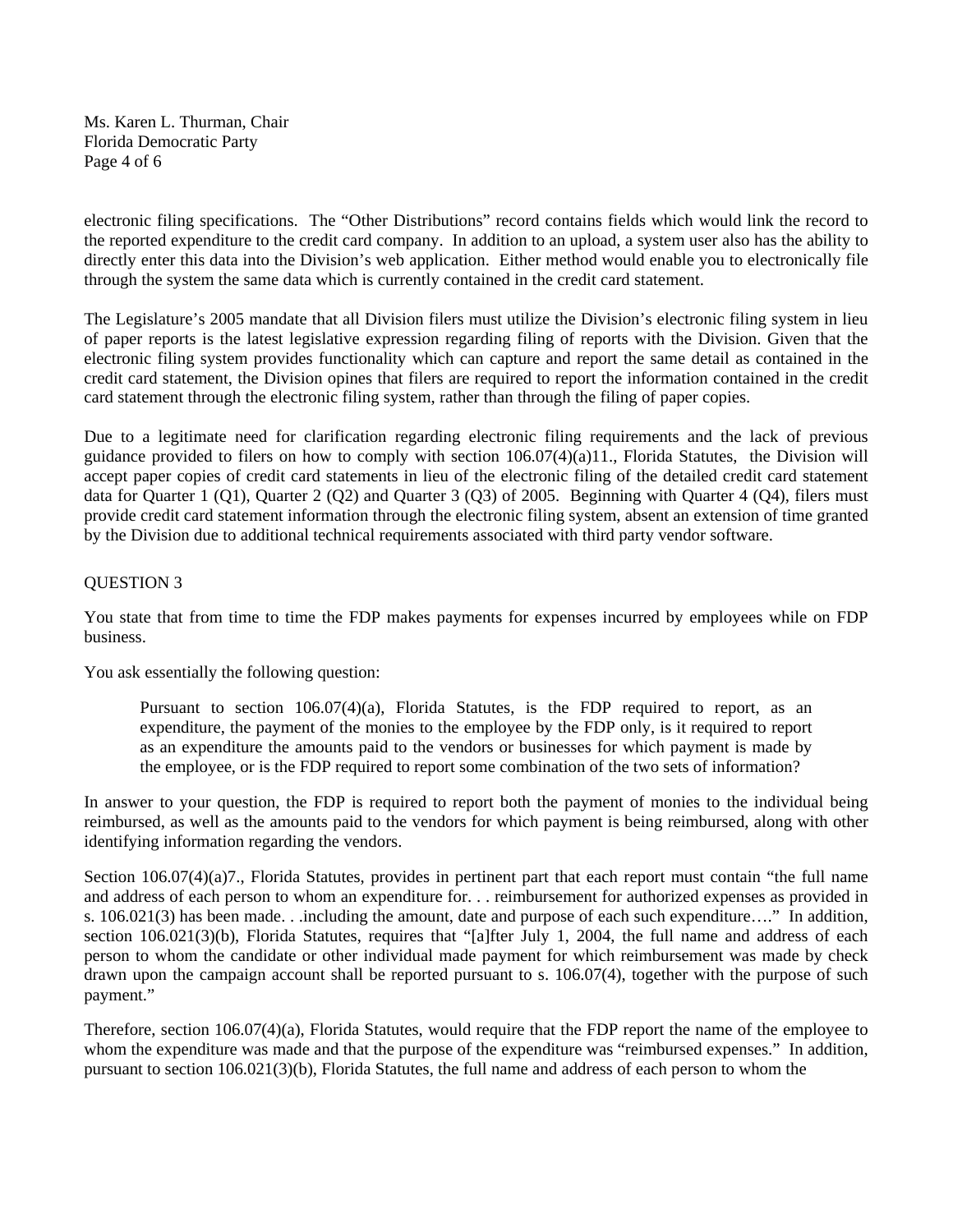Ms. Karen L. Thurman, Chair Florida Democratic Party Page 5 of 6

individual made payment for which reimbursement was sought and made, together with the purpose of the payment must be reported through the "Other Distributions" detail record.

### QUESTION 4

You state that the FDP makes contributions to candidates, many of which take the form of in-kind contributions.

You ask essentially the following question:

Is the FDP required to report, as an expenditure, the payments to the individuals or entities only, together with notice to the candidate of the amount of the in-kind contribution and whether it is "allocable" or "non-allocable," or whether it is required to report all in-kind contributions to candidates as distributions on the "Other Distributions" detail record?

The FDP is required to report the direct payment to the individual or entity paid by the FDP as an expenditure and, if the payment is being made by the FDP through a third party such as Time+Plus, it is also required to report that the expenditure was on behalf of a candidate on the "Other Distributions" detail record. If the payment is being made directly to a person for services on behalf of a candidate, the party need only report the expenditure to the payee, with an indication on the purpose line that it is "consulting," "research," etc., along with the name and office sought by the candidate on whose behalf the expenditure was made.

### SUMMARY

Section 106.07, Florida Statutes, requires the FDP to report as an expenditure the payment to Time+Plus and list "payroll" as the primary purpose for the expenditure and also to list the individual amounts paid to employees via the "Other Distributions" detail record. With regard to the reporting of expenditures related to credit card charges, pursuant to the new electronic filing requirements imposed by the Legislature on January 1, 2005, you must list as an expenditure the amount paid to the credit card company and also report the individual amounts paid to each vendor or business by the credit card company via the "Other Distributions" detail record contained in the Division's electronic filing system. However, due to a legitimate need for clarification regarding electronic filing requirements and the lack of previous guidance provided to filers on how to comply with section 106.07(4)(a)11., Florida Statutes, the Division will accept paper copies of credit card statements in lieu of the electronic filing of the detailed credit card statement data for Quarter 1 (Q1), Quarter 2 (Q2) and Quarter 3 (Q3) of 2005. Beginning with Quarter 4 (Q4), filers must provide credit card statement information through the electronic filing system. Sections 106.07(4)(a) and 106.021(3)(b), Florida Statutes, would require that the FDP report the name of the employee to whom an expenditure was made by the FDP to reimburse the employee for expenses paid by the employee and the purpose of the FDP's expenditure, i.e., "reimbursed expenses" and also itemize each of the individual expenditures for which reimbursement was made via the "Other Distributions" detail record. Finally, in-kind contributions to candidates must be reported by the FDP by entering the payment to the entity as an expenditure and also by reporting that the payment was on behalf of a candidate in the "Other